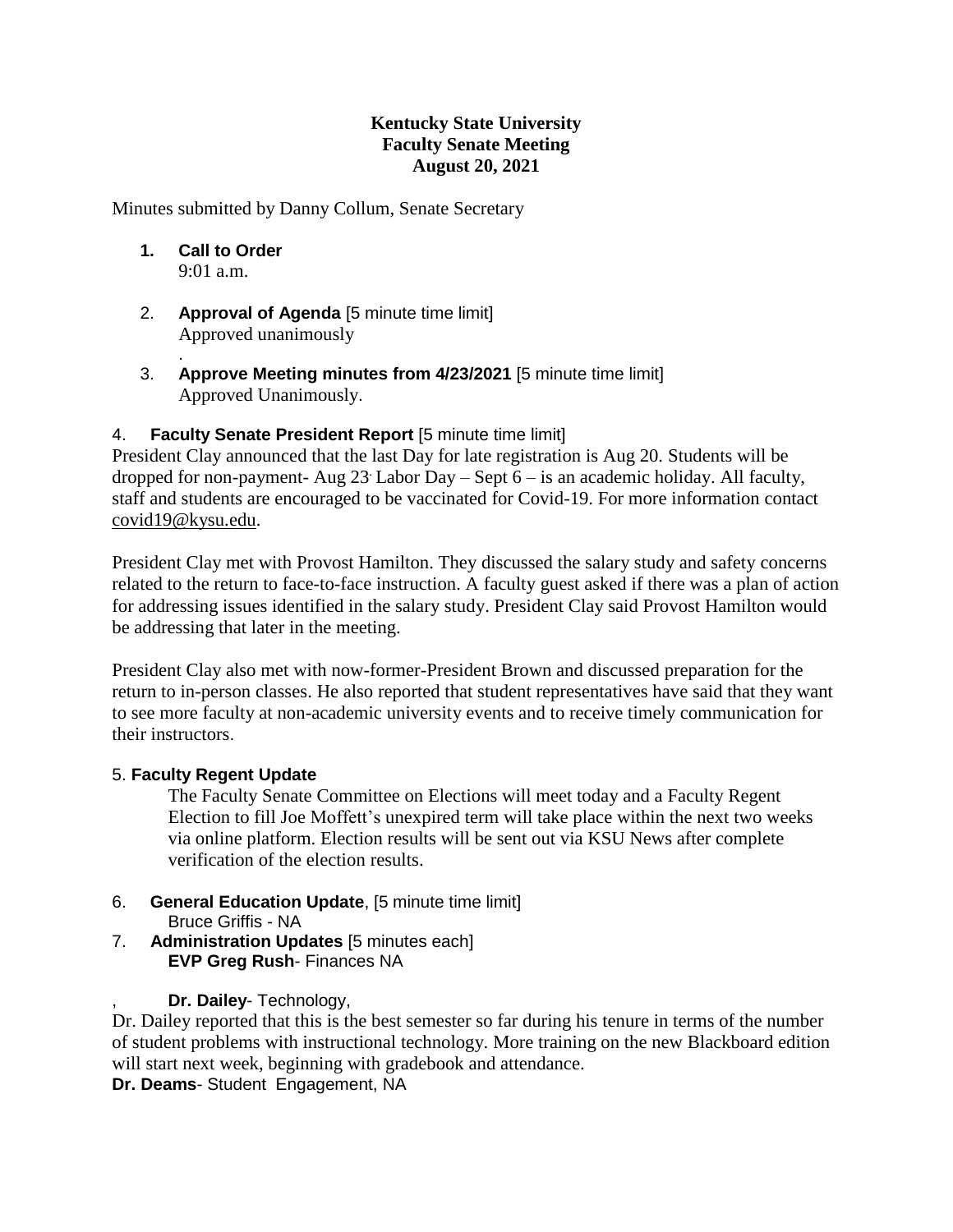## **Nurse Todd**- Safety,

All incoming students were tested for Covid-19 and some were sent home. The majority of our athletes are now vaccinated for Covid-19. SIAC is requiring this vaccination. Kentucky's state vaccination rate is low, so masks are mandatory and important. Vaccine clinics will be offered on campus throughout the semester. We are following CDC guidelines for quarantine and isolation. There is no quarantine for vaccinated people. If you are vaccinated and think you could have come in contact with the virus, get tested. Call Candace Raglin and Nurse Todd if your care provider tells you to quarantine.

A senator asked if there is any information on the vaccination rate of our campus community faculty, staff and students. Nurse Todd said that hasn't been compiled yet, but it will be.

## **Daryl Love**- Career Services, NA

## **Dr. Holloway/Dr. Colson-Clark**- Advising,

University College is working with chairs to get enough sections of required classes for all the new students.

## **Dr. Schneller/Dr. Graves**- Academics/Research/Accreditation & Assessment,

Dr. Graves reminded faculty that learning outcomes assessment reports are due in her office by September 15.

## **Dr. Forde**- Diversity NA,

**Dr. Yates & Dr. Emanuel**- West Louisville Project, NA

## **Dr. King**- Academic Affairs

Dr. Berkley King, Vice-Provost for Academic Affairs, introduced himself to the Senate and guests. He said that his role in academic affairs would focus especially on advancing faculty careers and representing the provost to the faculty. He will also oversee the tenure and promotion and faculty credentialing processes. The best way to communicate with him will be by kysu.edu email.

# **Dr. Hamilton**- Provost Insights & Academic Update

Provost Leroy Hamilton made his first presentation to the KSU Faculty Senate. He said that he is excited about the work ahead as provost. He has been on job for nine weeks and has already met with many faculty, staff and students. He pointed out that his career has taken him from adjunct faculty to provost, hitting every point in between. He noted that he has served in a faculty senate himself, and that he still considers himself faculty.

In the these first weeks of his tenure, he has been looking at the Faculty Handbook to make sure we are in compliance and are doing all that we can to support faculty. He pointed out that for the past few years, and continuing this year, student enrollment at KSU has been increasing, but the numbers of faculty have been decreasing. We need to address that, he said. Also on his agenda is revisiting the advising model and strengthening it and finding ways to take the mystery out of our curriculum maps for students.

He also recognized the need to address the problem of faculty salary compression and low salaries. While acknowledging that KSU has financial problems, he said that our faculty salaries make it easy for us to lose our best people. He mentioned a recent faculty opening that came across his desk that proposed to pay \$40,000 per year for a tenure track assistant professor. He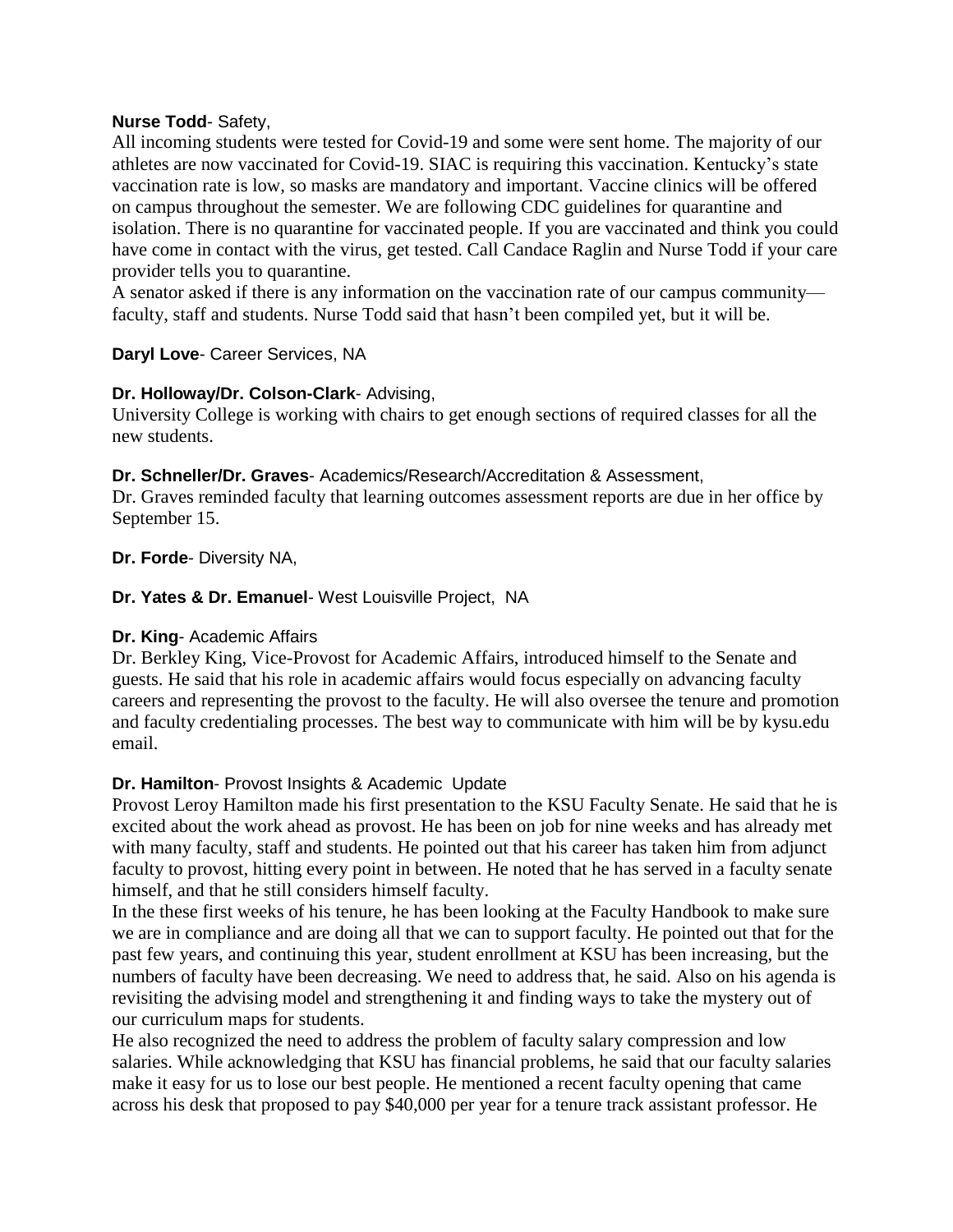stated that we will not be able to recruit good faculty with that kind of salary. The provost said the he has looked at the Hanover study of our faculty salaries done last year and recent news reports, and he will be engaged with addressing the salary issue. He did note that the cost of living increase this year was at least a small step in the right direction.

Provost Hamilton has met with Greg Rush, our current chief financial officer and pointed out to him that KSU's revenue depends upon enrollment and that it will be difficult to increase the number of students without increasing the number of faculty. Mr. Rush said that we will replace as many of our recent departures as we can.

A faculty guest asked Provost Hamilton what was his plan for addressing salary compression and noted that we need a plan, not another survey.Provost Hamilton replied that compression is a common problem, but it is very important to address it because it becomes a morale issue. He will work with the executive committee of the Faculty Senate ro come up with the plan. He sees his role as being the voice of the academic enterprise to management.

A senator noted that the business school is going up for accreditation with a critical need for faculty. Another senator asked if, with the Atwood renovation completed, could attention be given to updating the Carver science building, especially the labs. Provost Hamilton replied that he had gone through Carver, and he was not pleased. He noted that our youngest building at KSU is 39 years old. These are retention issues, he said. If students are in a classroom with leaks or mold it is difficult to keep them; it is also difficult to recruit with those conditions.

# 8. **Senate Committee Report** [5 minutes each]

Since committees have not met, there were no reports. After the Senate adjourns committees will meet and elect officers for the year, and have their first meetings at 9 a.m. Friday August 27.

# 10. **Faculty ombudsman report** [5 minute time limit]

Will no longer appear on the agenda because the position no longer exists. A senator asked Dr. Clay why this was, and the senator was told to ask the provost.

# 11. **Other Business** [10 minute time limit]

A senator noted that the schedule of Faculty Senate meetings currently has us meeting on November 26, which is during the Thanksgiving holiday. It should show our last meeting as December 3. Dr. Clay responded that this change will be made.

## 12. **Adjournment**

The senate adjourned at 10:40 a.m.